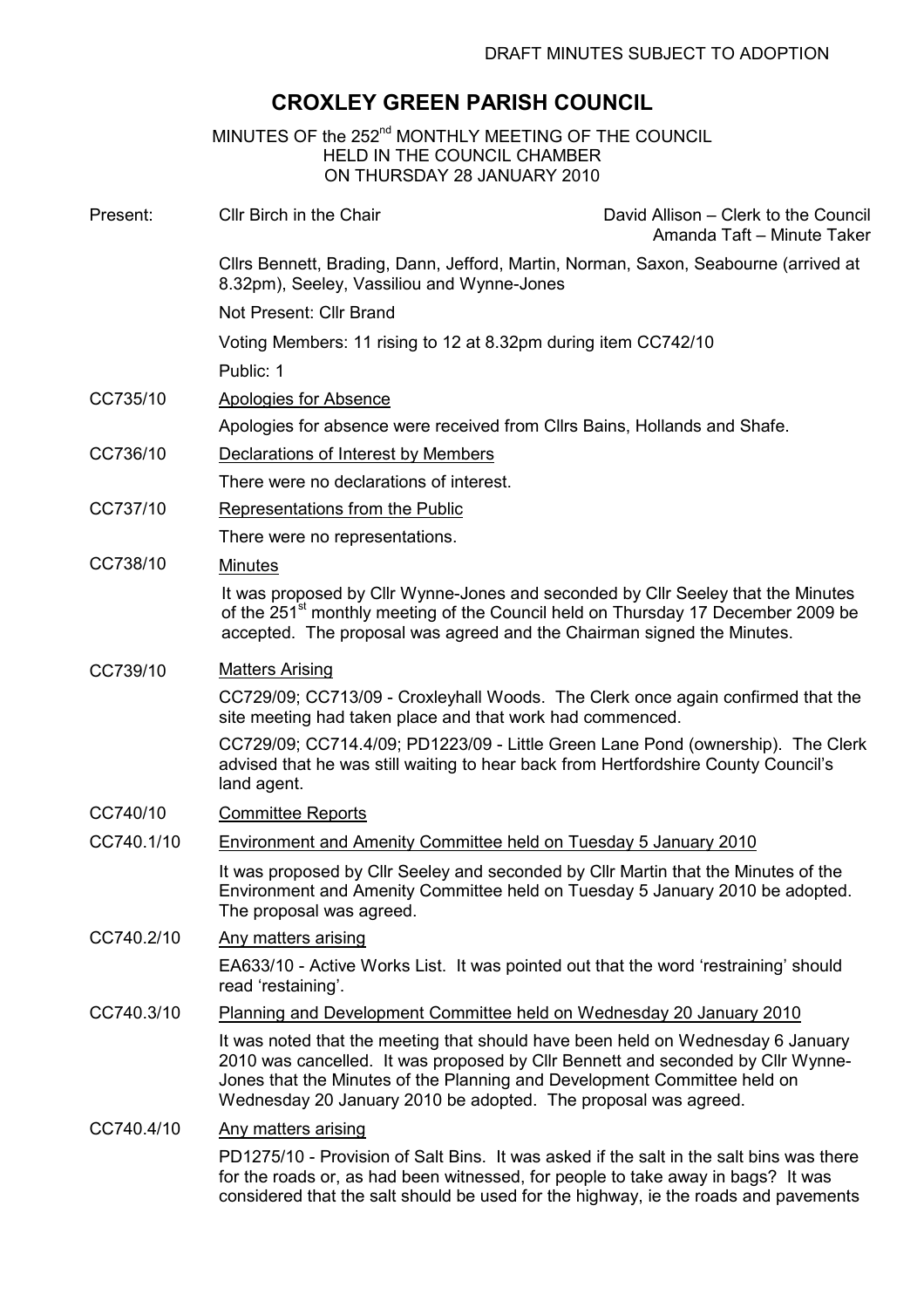and not for private driveways. However, it was acknowledged that the salt was provided for public use and the Parish Council had no way of policing that use. The Clerk advised that he had been in contact with Cllr Drury about the possibility of future salt supplies via Hertfordshire County Council.

CC740.5/10 Finance and Administration Committee held Thursday 14 January 2010

It was proposed by Cllr Martin and seconded by Cllr Norman that the Minutes of the Finance and Administration Committee held on Thursday 14 January 2010 be adopted. The proposal was agreed.

CC740.6/10 Any matters arising

There were no matters arising.

## CC741/10 Budget 2010/2011 and beyond

The Chairman introduced this item and asked the Clerk to elaborate. The Clerk advised that a draft budget schedule dated 15 January 2010 (version 6) had been circulated with the Agenda and it was this document they should refer to at the meeting. He added that the precept shown on this draft was £242,967; a 0% increase on last year's figure. The Clerk advised that following the Planning and Development meeting of 20 January 2010 a proposal for an additional £1,000 was recommended for the provision of six additional salt bins. Also, an offer of a Locality Budget Grant had been made by Cllr Drury for the provision of the three extra festive lights in Scots Hill (as previously proposed by Cllr Saxon). The Clerk added that taking into account the Grant, the Council's additional cost would be a maximum of £1,025 of which £750 would be a one-off cost. If the two items mentioned were taken into account, the precept would be £244,967, resulting in an increase of 0.87%. The Clerk commended these figures to Council and opened the budget discussions for debate.

After some discussion it was proposed by Cllr Saxon and seconded by Cllr Wynne-Jones that taking into account the two additional items, namely the salt bins and Christmas lights the precept be set at £244,967 and the proposal was agreed.

## CC742/10 Community Village Hall Flood Prevention Measures

The Chairman introduced this matter and the Clerk reminded Members that following the Finance and Administration meeting held 12 November 2009, he was charged with making arrangements for a detailed specification for flood prevention works to be undertaken following the report from the Civil Engineering company. The matter had been placed on the Council Agenda for 26 November 2009 but no details had yet been provided by the company. Their letter was received on 18 January 2010; they advised that they could undertake all the design work including preparation of tender documents and the administration of contracts. However, no set cost was given although they have said they will do all necessary paperwork and project management for a fee based on 11% of the total costs of the works. They assume the costs will be less than £30,000 in order that the works be undertaken under the Institute of Civil Engineers Small Works Contract.

The Clerk stated that given this situation he was unable to recommend Council takes this option which is effectively writing an 'open cheque'. Instead the Clerk said that he sought approval from Council with associated delegated authority to make alternative arrangements for the necessary works which would entail the use of the Rangers for groundwork, thus reducing contractual costs to third parties and subcontract additional works which would be under £5,000.

A lengthy discussion by Members on how to progress this matter followed the Clerks briefing and advice.

It was proposed by Cllr Brading and seconded by Cllr Wynne-Jones that: